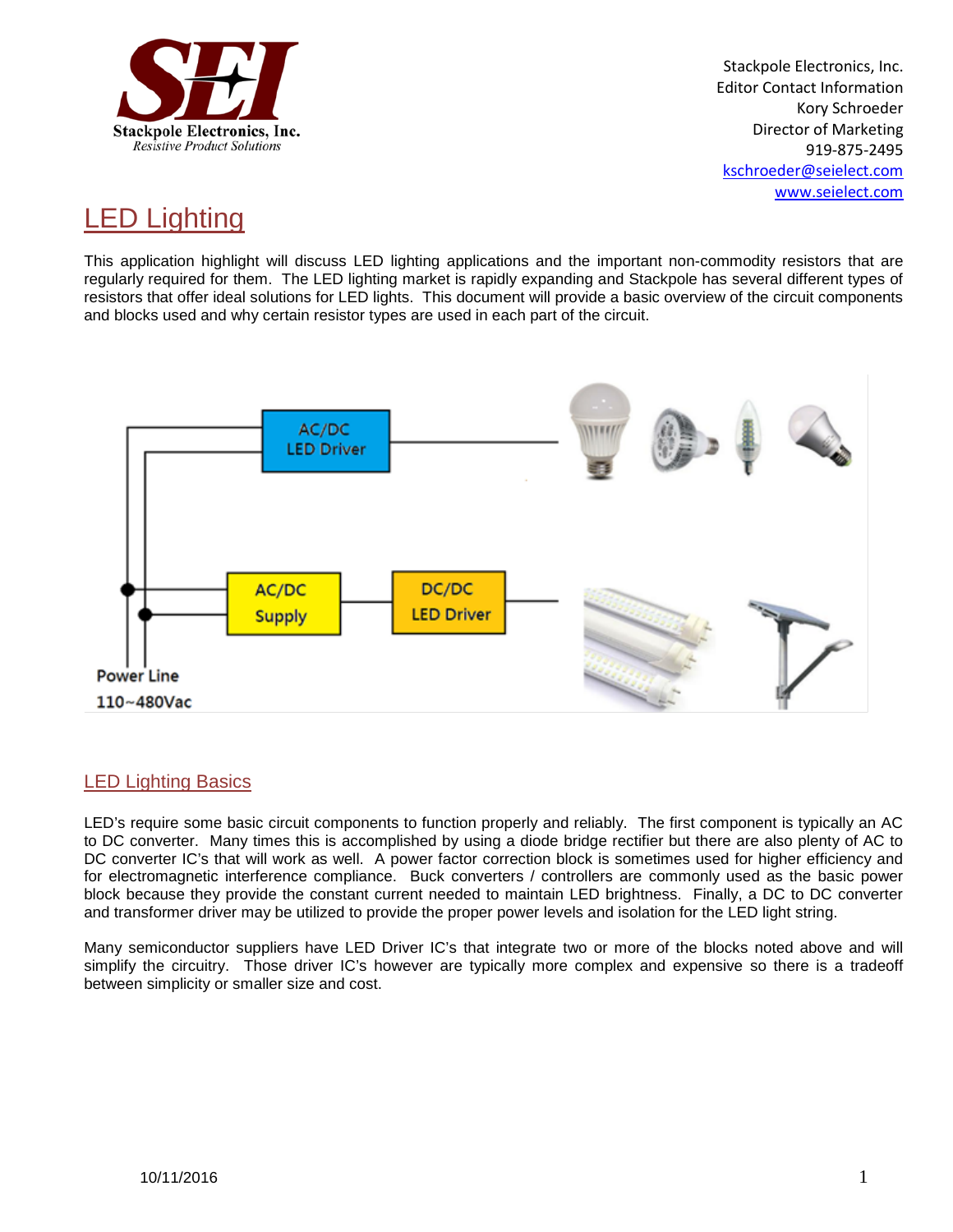

Stackpole Electronics, Inc. Editor Contact Information Kory Schroeder Director of Marketing 919-875-2495 [kschroeder@seielect.com](mailto:kschroeder@seielect.com) [www.seielect.com](http://www.seielect.com/)



# AC to DC Conversion

When a diode bridge rectifier is used for the AC to DC conversion, there may be a need for a fuse or fusible wirewound resistor for overcurrent protection. The fuses are typically rated for somewhere between 2.5 and 5 amps. The fusible wirewounds will typically be in the 2 to 5 watt range and have resistance values around 10 ohms as seen in the above schematic. Stackpole's WWF & SP3A series of fusible wirewounds are ideal for this type of high current fusible resistor requirement.